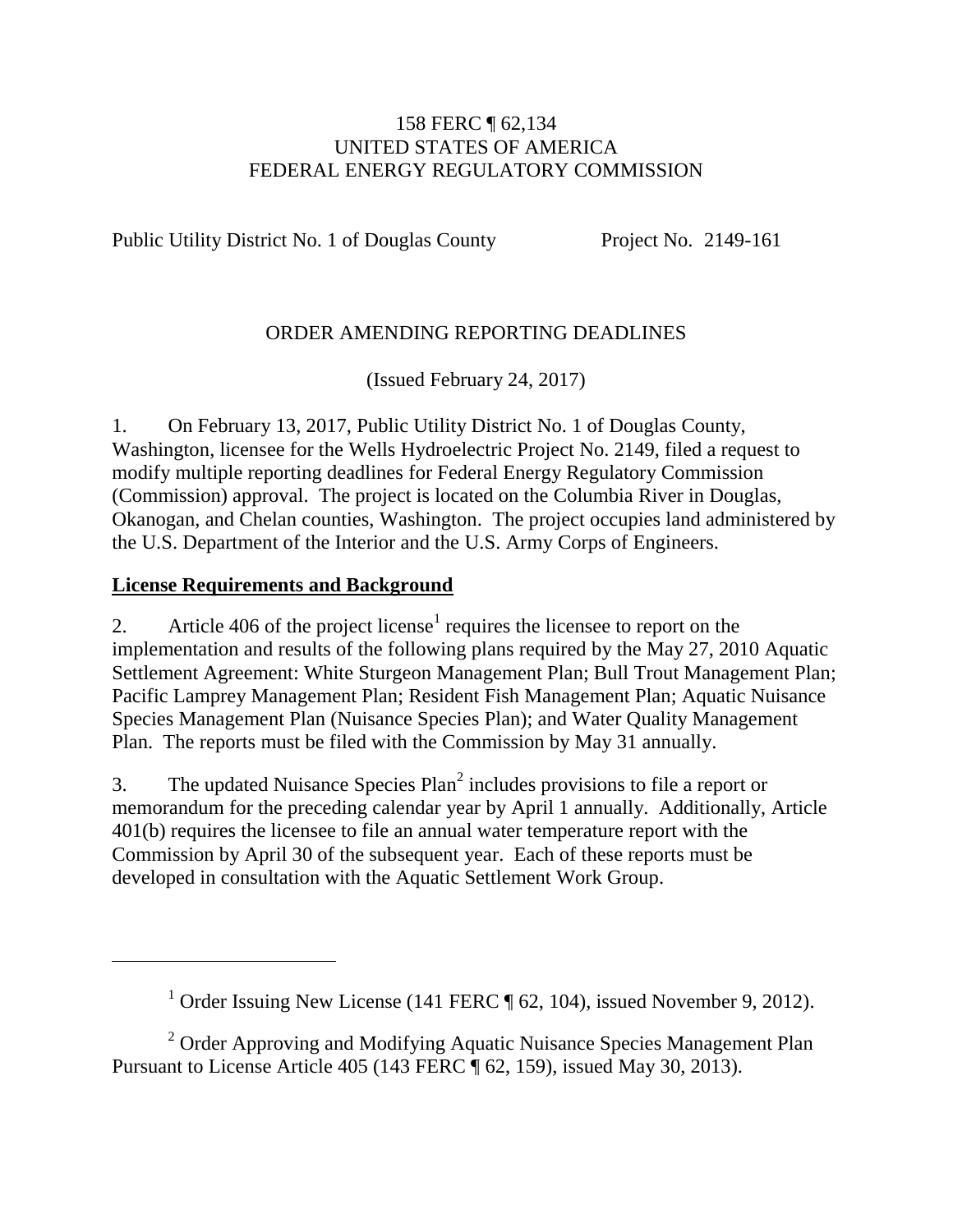# **License's Request**

4. The licensee requests that the deadlines of the abovementioned reporting requirements be consolidated so that all reports would be due to the Commission by May 31 annually. The licensee asserts that the proposed May 31 deadline would better align with other agencies' requirements and would simplify the deadline tracking processes.

# **Consultation**

5. The proposed modification was discussed and approved at a February 9, 2017 Aquatic Settlement Work Group meeting. No objections or concerns were presented.

### **Discussion and Conclusion**

6. The licensee's request would improve reporting consistency. The reports have not identified any significant issues under the current license, and the proposed deadline does not extend beyond what the consulting parties have deemed reasonable. Moreover, consolidating the deadlines would better enable the licensee to report on related management activities concurrently if it chooses to do so. The proposed reporting modifications appear reasonable and should be approved.

## The Director orders:

(A) Public Utility District No. 1 of Douglas County's request to modify various reporting deadlines, filed with the Federal Energy Regulatory Commission (Commission) on February 13, 2017 for the Wells Hydroelectric Project No. 2149, is approved. The licensee must file its White Sturgeon, Bull Trout, Pacific Lamprey, Resident Fish, Aquatic Nuisance Species, Water Quality, and Water Temperature management reports with the Commission by May 31 annually.